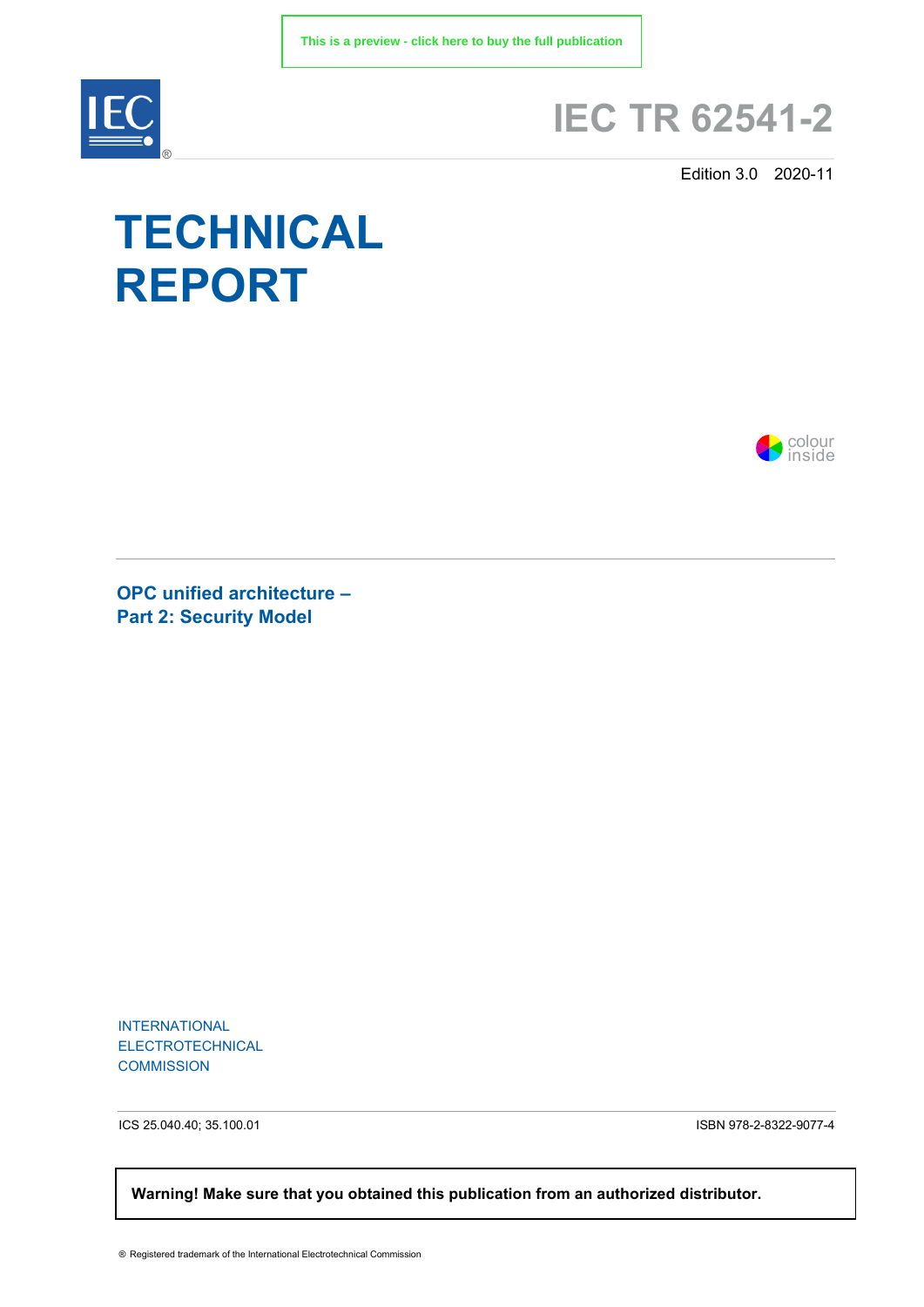$-2-$ 

IEC TR 62541-2:2020 © IEC 2020

### **CONTENTS**

| 1 |                |  |  |  |  |
|---|----------------|--|--|--|--|
| 2 |                |  |  |  |  |
| 3 |                |  |  |  |  |
|   | 3.1            |  |  |  |  |
|   | 3.2            |  |  |  |  |
| 4 |                |  |  |  |  |
|   | 4.1            |  |  |  |  |
|   | 4.2            |  |  |  |  |
|   | 4.2.1          |  |  |  |  |
|   | 4.2.2          |  |  |  |  |
|   | 4.2.3          |  |  |  |  |
|   | 4.2.4          |  |  |  |  |
|   | 4.2.5          |  |  |  |  |
|   | 4.2.6          |  |  |  |  |
|   | 4.2.7          |  |  |  |  |
|   | 4.2.8          |  |  |  |  |
|   | 4.3            |  |  |  |  |
|   | 4.3.1          |  |  |  |  |
|   | 4.3.2          |  |  |  |  |
|   | 4.3.3          |  |  |  |  |
|   | 4.3.4          |  |  |  |  |
|   | 4.3.5          |  |  |  |  |
|   | 4.3.6          |  |  |  |  |
|   | 4.3.7          |  |  |  |  |
|   | 4.3.8          |  |  |  |  |
|   | 4.3.9          |  |  |  |  |
|   | 4.3.10         |  |  |  |  |
|   | 4.3.11         |  |  |  |  |
|   | 4.3.12         |  |  |  |  |
|   | 4.3.13         |  |  |  |  |
|   | 4.4            |  |  |  |  |
|   | 4.5            |  |  |  |  |
|   | 4.5.1          |  |  |  |  |
|   | 4.5.2<br>4.5.3 |  |  |  |  |
|   | 4.6            |  |  |  |  |
|   | 4.7            |  |  |  |  |
|   | 4.8            |  |  |  |  |
|   | 4.9            |  |  |  |  |
|   | 4.10           |  |  |  |  |
|   | 4.11           |  |  |  |  |
|   | 4.12           |  |  |  |  |
|   | 4.13           |  |  |  |  |
|   | 4.14           |  |  |  |  |
|   | 4.14.1         |  |  |  |  |
|   |                |  |  |  |  |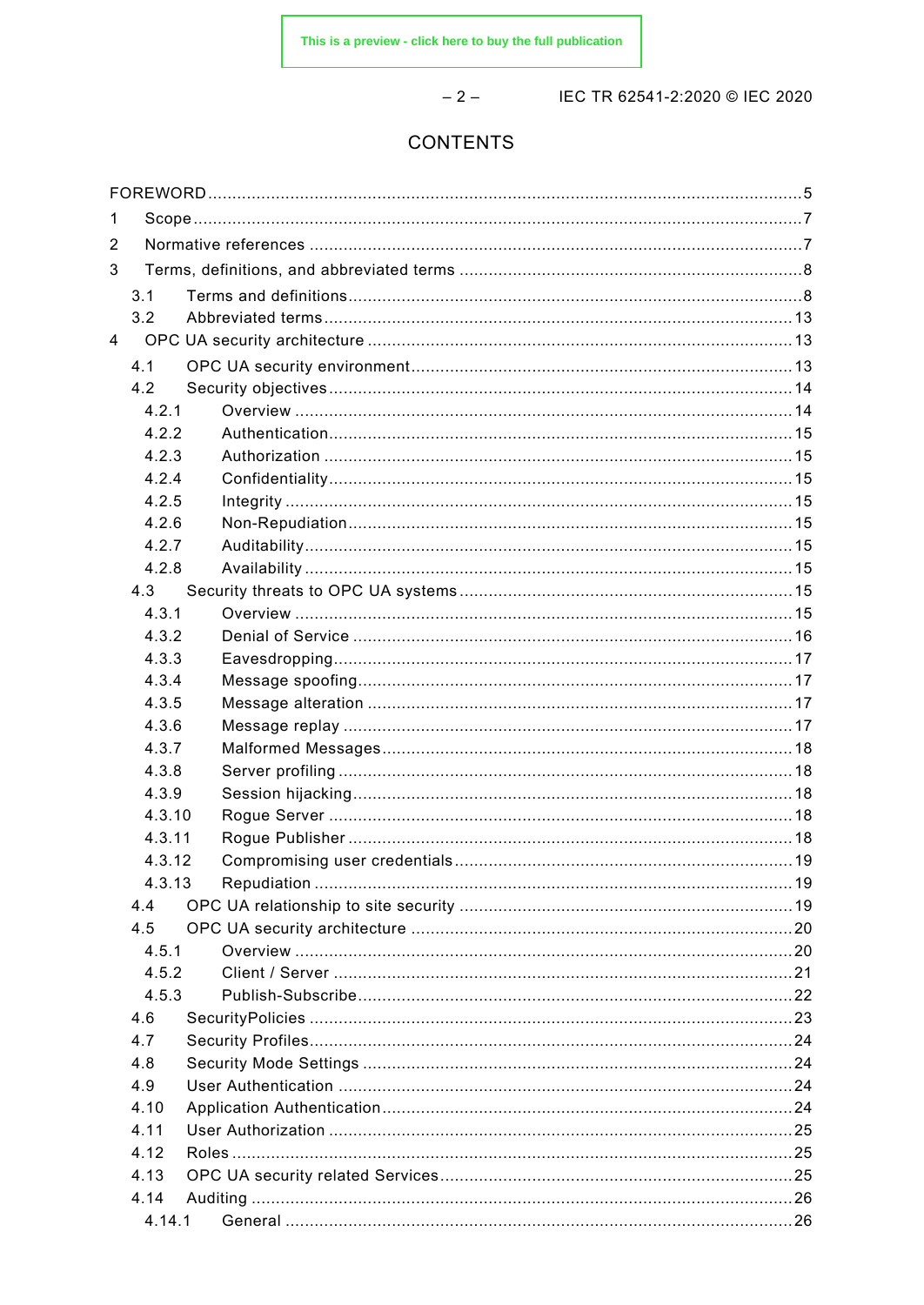IEC TR 62541-2:2020 © IEC 2020

|   | 4.14.2 |                                                                |  |
|---|--------|----------------------------------------------------------------|--|
|   | 4.14.3 |                                                                |  |
|   | 4.14.4 |                                                                |  |
|   | 4.14.5 |                                                                |  |
| 5 |        |                                                                |  |
|   | 5.1    | Reconciliation of threats with OPC UA security mechanisms30    |  |
|   | 5.1.1  |                                                                |  |
|   | 5.1.2  |                                                                |  |
|   | 5.1.3  |                                                                |  |
|   | 5.1.4  |                                                                |  |
|   | 5.1.5  |                                                                |  |
|   | 5.1.6  |                                                                |  |
|   | 5.1.7  |                                                                |  |
|   | 5.1.8  |                                                                |  |
|   | 5.1.9  |                                                                |  |
|   | 5.1.10 |                                                                |  |
|   | 5.1.11 |                                                                |  |
|   | 5.1.12 |                                                                |  |
|   | 5.2    | Reconciliation of objectives with OPC UA security mechanisms34 |  |
|   | 5.2.1  |                                                                |  |
|   | 5.2.2  |                                                                |  |
|   | 5.2.3  |                                                                |  |
|   | 5.2.4  |                                                                |  |
|   | 5.2.5  |                                                                |  |
|   | 5.2.6  |                                                                |  |
|   | 5.2.7  |                                                                |  |
|   | 5.2.8  |                                                                |  |
| 6 |        |                                                                |  |
|   | 6.1    |                                                                |  |
|   | 6.2    |                                                                |  |
|   | 6.3    |                                                                |  |
|   | 6.4    |                                                                |  |
|   | 6.5    |                                                                |  |
|   | 6.6    |                                                                |  |
|   | 6.7    |                                                                |  |
|   | 6.8    |                                                                |  |
|   | 6.9    |                                                                |  |
|   | 6.10   |                                                                |  |
|   | 6.11   |                                                                |  |
|   | 6.12   |                                                                |  |
|   | 6.13   |                                                                |  |
|   | 6.14   |                                                                |  |
|   |        |                                                                |  |
| 7 |        |                                                                |  |
|   | 7.1    |                                                                |  |
|   | 7.2    |                                                                |  |
|   | 7.3    |                                                                |  |
|   | 7.3.1  |                                                                |  |
|   | 7.3.2  |                                                                |  |
|   | 7.3.3  |                                                                |  |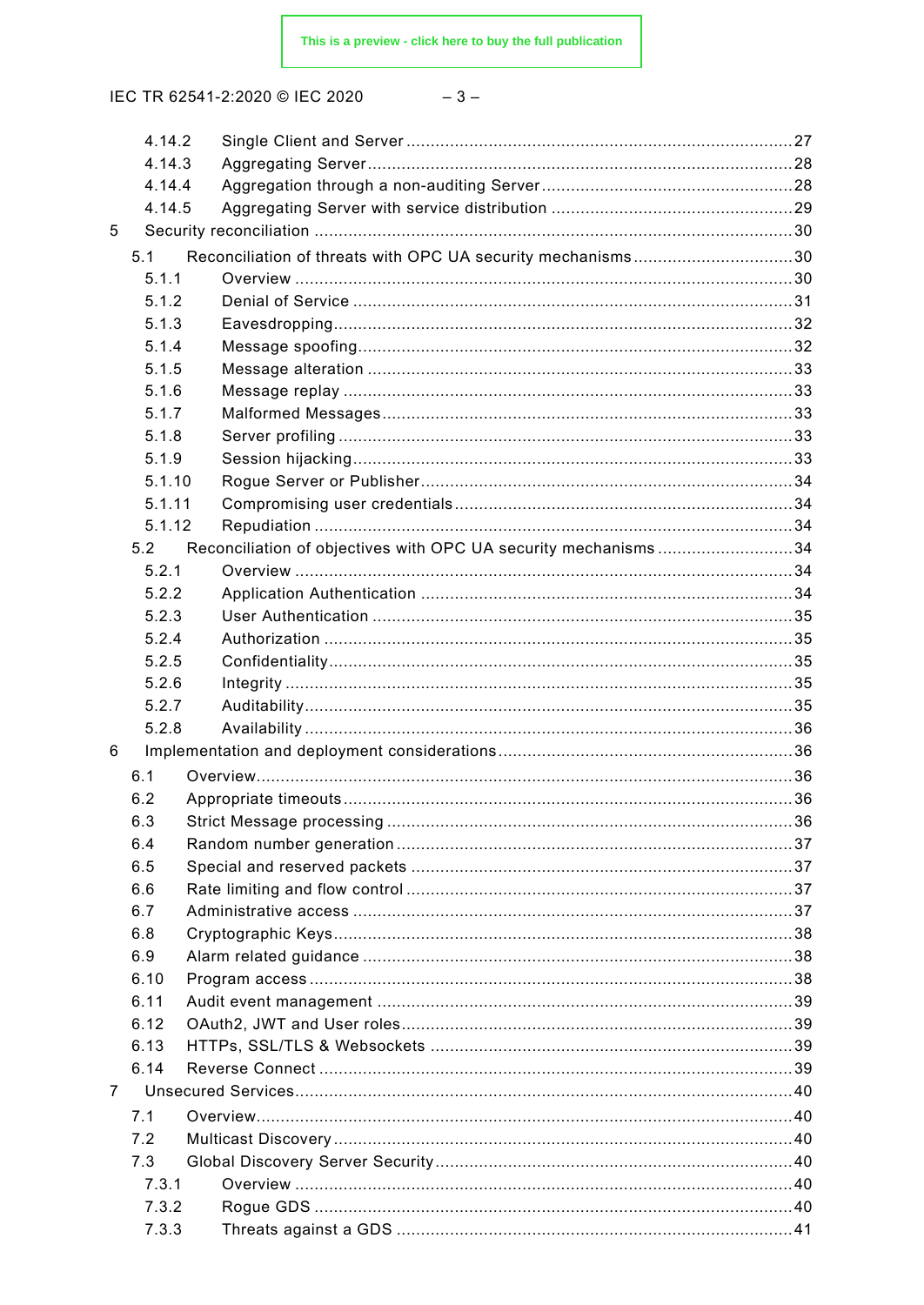– 4 – IEC TR 62541-2:2020 © IEC 2020

| 8 |       |  |
|---|-------|--|
|   | 811   |  |
|   | 8.1.2 |  |
|   | 8.1.3 |  |
|   | 8.1.4 |  |
|   |       |  |
|   |       |  |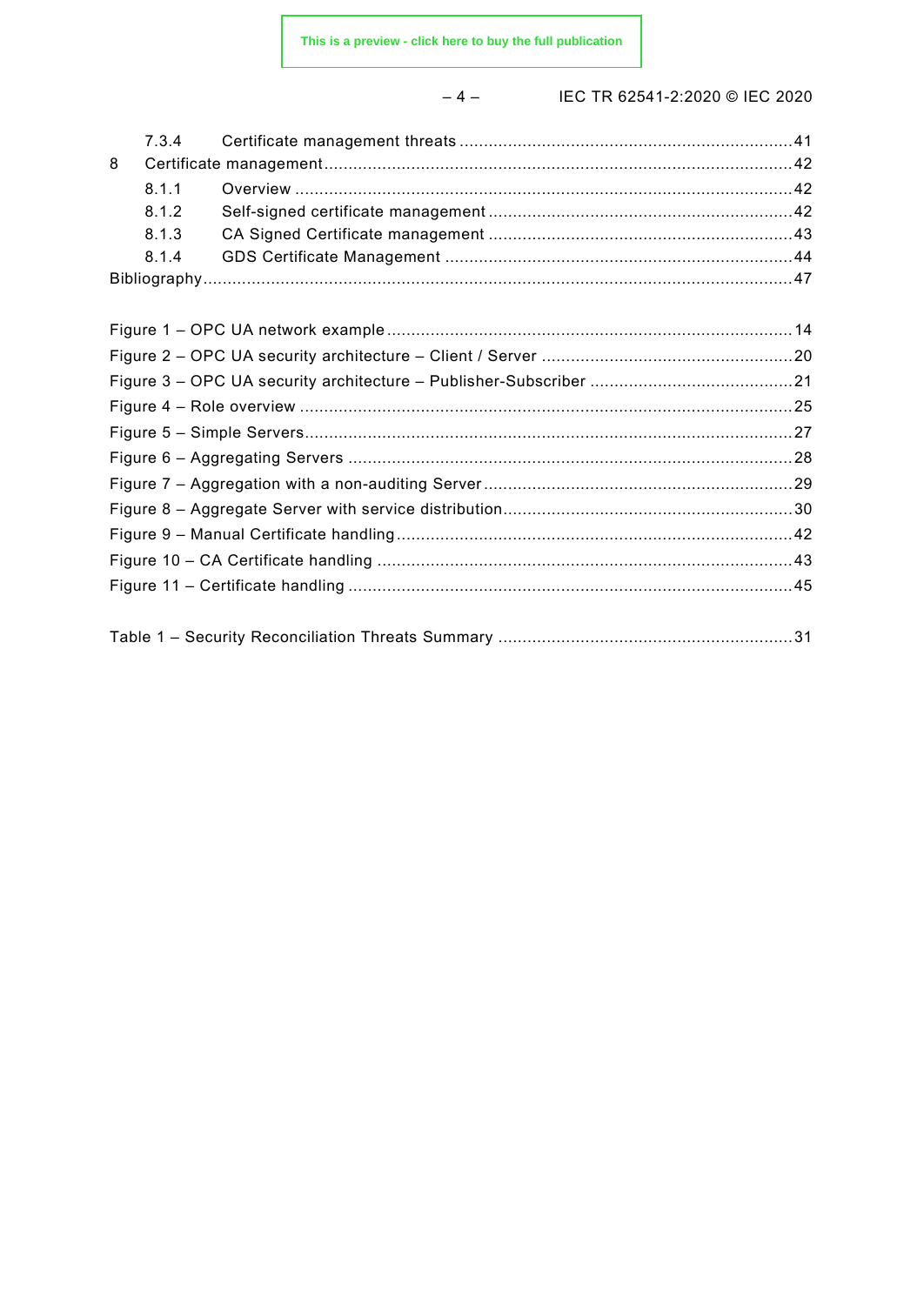IFC TR 62541-2:2020 © IFC 2020 – 5 –

#### INTERNATIONAL ELECTROTECHNICAL COMMISSION

\_\_\_\_\_\_\_\_\_\_\_\_

#### **OPC UNIFIED ARCHITECTURE –**

#### **Part 2: Security Model**

#### FOREWORD

- <span id="page-4-0"></span>1) The International Electrotechnical Commission (IEC) is a worldwide organization for standardization comprising all national electrotechnical committees (IEC National Committees). The object of IEC is to promote international co-operation on all questions concerning standardization in the electrical and electronic fields. To this end and in addition to other activities, IEC publishes International Standards, Technical Specifications, Technical Reports, Publicly Available Specifications (PAS) and Guides (hereafter referred to as "IEC Publication(s)"). Their preparation is entrusted to technical committees; any IEC National Committee interested in the subject dealt with may participate in this preparatory work. International, governmental and non-governmental organizations liaising with the IEC also participate in this preparation. IEC collaborates closely with the International Organization for Standardization (ISO) in accordance with conditions determined by agreement between the two organizations.
- 2) The formal decisions or agreements of IEC on technical matters express, as nearly as possible, an international consensus of opinion on the relevant subjects since each technical committee has representation from all interested IEC National Committees.
- 3) IEC Publications have the form of recommendations for international use and are accepted by IEC National Committees in that sense. While all reasonable efforts are made to ensure that the technical content of IEC Publications is accurate, IEC cannot be held responsible for the way in which they are used or for any misinterpretation by any end user.
- 4) In order to promote international uniformity, IEC National Committees undertake to apply IEC Publications transparently to the maximum extent possible in their national and regional publications. Any divergence between any IEC Publication and the corresponding national or regional publication shall be clearly indicated in the latter.
- 5) IEC itself does not provide any attestation of conformity. Independent certification bodies provide conformity assessment services and, in some areas, access to IEC marks of conformity. IEC is not responsible for any services carried out by independent certification bodies.
- 6) All users should ensure that they have the latest edition of this publication.
- 7) No liability shall attach to IEC or its directors, employees, servants or agents including individual experts and members of its technical committees and IEC National Committees for any personal injury, property damage or other damage of any nature whatsoever, whether direct or indirect, or for costs (including legal fees) and expenses arising out of the publication, use of, or reliance upon, this IEC Publication or any other IEC Publications.
- 8) Attention is drawn to the Normative references cited in this publication. Use of the referenced publications is indispensable for the correct application of this publication.
- 9) Attention is drawn to the possibility that some of the elements of this IEC Publication may be the subject of patent rights. IEC shall not be held responsible for identifying any or all such patent rights.

The main task of IEC technical committees is to prepare International Standards. However, a technical committee may propose the publication of a technical report when it has collected data of a different kind from that which is normally published as an International Standard, for example "state of the art".

IEC TR 62541-2, which is a technical report, has been prepared by subcommittee 65E: Devices and integration in enterprise systems, of IEC technical committee 65: Industrial-process measurement, control and automation.

This third edition cancels and replaces the second edition of IEC TR 62541-2, published in 2016. This edition constitutes a technical revision.

This edition includes the following significant technical changes with respect to the previous edition:

- a) protection-targets definition change;
- b) threat type clarifications;
- c) expanded best practices;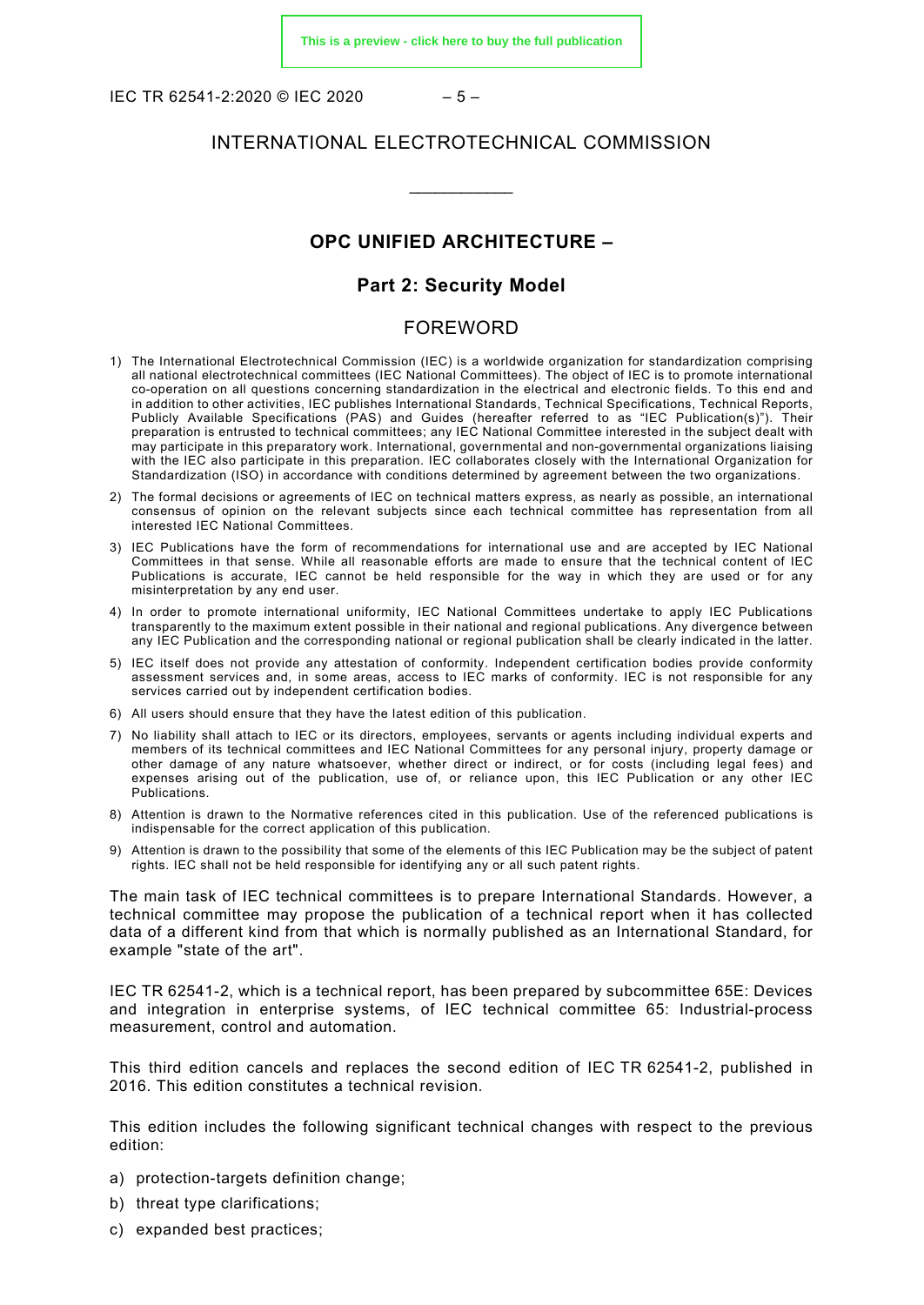**[This is a preview - click here to buy the full publication](https://webstore.iec.ch/publication/61110&preview)**

 $-6 -$  IFC TR 62541-2:2020 © IFC 2020

d) added Websockets;

e) added Pub/Sub.

The text of this technical report is based on the following documents:

| Enquiry draft | Report on voting |
|---------------|------------------|
| 65E/679/DTR   | 65E/703/RVDR     |

Full information on the voting for the approval of this technical report can be found in the report on voting indicated in the above table.

This publication has been drafted in accordance with the ISO/IEC Directives, Part 2.

Throughout this document and the referenced other Parts of the series, certain document conventions are used:

Italics are used to denote a defined term or definition that appears in the "Terms and definition" clause in one of the parts of the series.

Italics are also used to denote the name of a service input or output parameter or the name of a structure or element of a structure that are usually defined in tables.

The italicized terms and names are also often written in camel-case (the practice of writing compound words or phrases in which the elements are joined without spaces, with each element's initial letter capitalized within the compound). For example, the defined term is AddressSpace instead of Address Space. This makes it easier to understand that there is a single definition for AddressSpace, not separate definitions for Address and Space.

A list of all parts of the IEC 62541 series, published under the general title *OPC Unified Architecture*, can be found on the IEC website.

The committee has decided that the contents of this publication will remain unchanged until the stability date indicated on the IEC web site under "http://webstore.iec.ch" in the data related to the specific publication. At this date, the publication will be

- reconfirmed.
- withdrawn,
- replaced by a revised edition, or
- amended.

**IMPORTANT – The 'colour inside' logo on the cover page of this publication indicates that it contains colours which are considered to be useful for the correct understanding of its contents. Users should therefore print this document using a colour printer.**